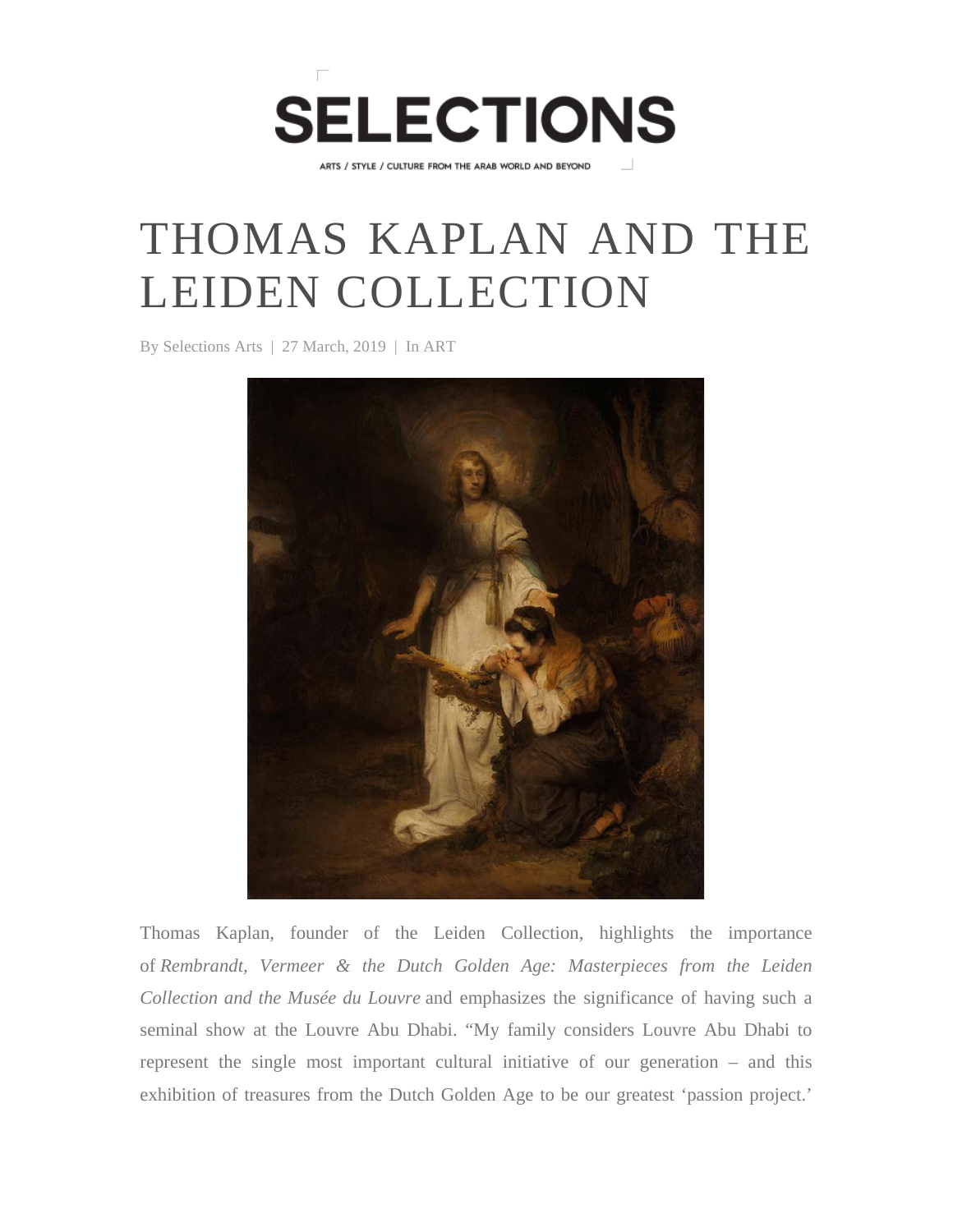By bringing The Leiden Collection to Abu Dhabi in collaboration with the Musée du Louvre, we gratefully honour our deep relationship with France as well as our profound partnership with the Emirates, the shared values of which extend from wildlife conservation to preserving endangered cultural heritage. We also pay homage to the genius of Rembrandt and Vermeer, whose transcendent influence and illuminating insights continue to inspire artists and the public across the globe and right up to the present time. More than any other painter's legacy, we believe Rembrandt's ability to touch the soul represents a uniquely fitting expression of this visionary Franco-Emirati project seeking to promote tolerance and the common civilization of mankind."



New York, The Leiden Collection, Image courtesy of The Leiden Collection, New York.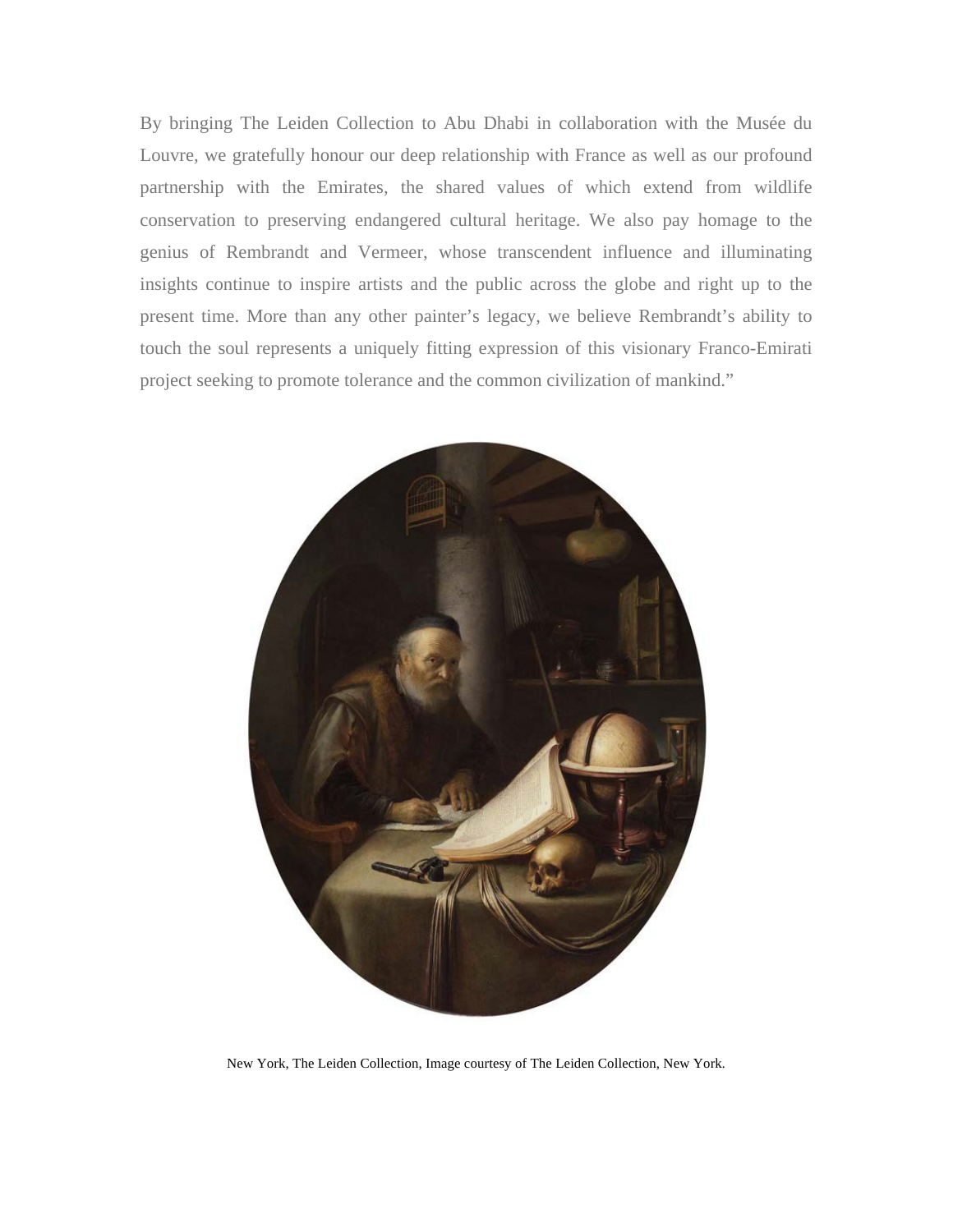**Anastasia Nysten:** Here we are at the Louvre Abu Dhabi. How do you feel and what does this exhibition bring or mean to your collection?

**Thomas Kaplan:** It is not so much what it means to our collection, the Louvre Abu Dhabi means so much for us personally. The collection has been incredibly received in Paris, Beijing, Chinghai, Moscow and Saint Petersburg, and I hope we have the same kind of warm reception that we had elsewhere. There is no place which has my heart in the same way as Abu Dhabi, even when we opened our first exhibition in Paris at the Louvre, I said my passion project is the one that we'll be doing at the Louvre Abu Dhabi.



Frans Hals (1582/83-1666), Portrait of Samuel Ampzing, 1630. Oil on copper, New York, The Leiden Collection. Courtesy of The Leiden Collection, New York.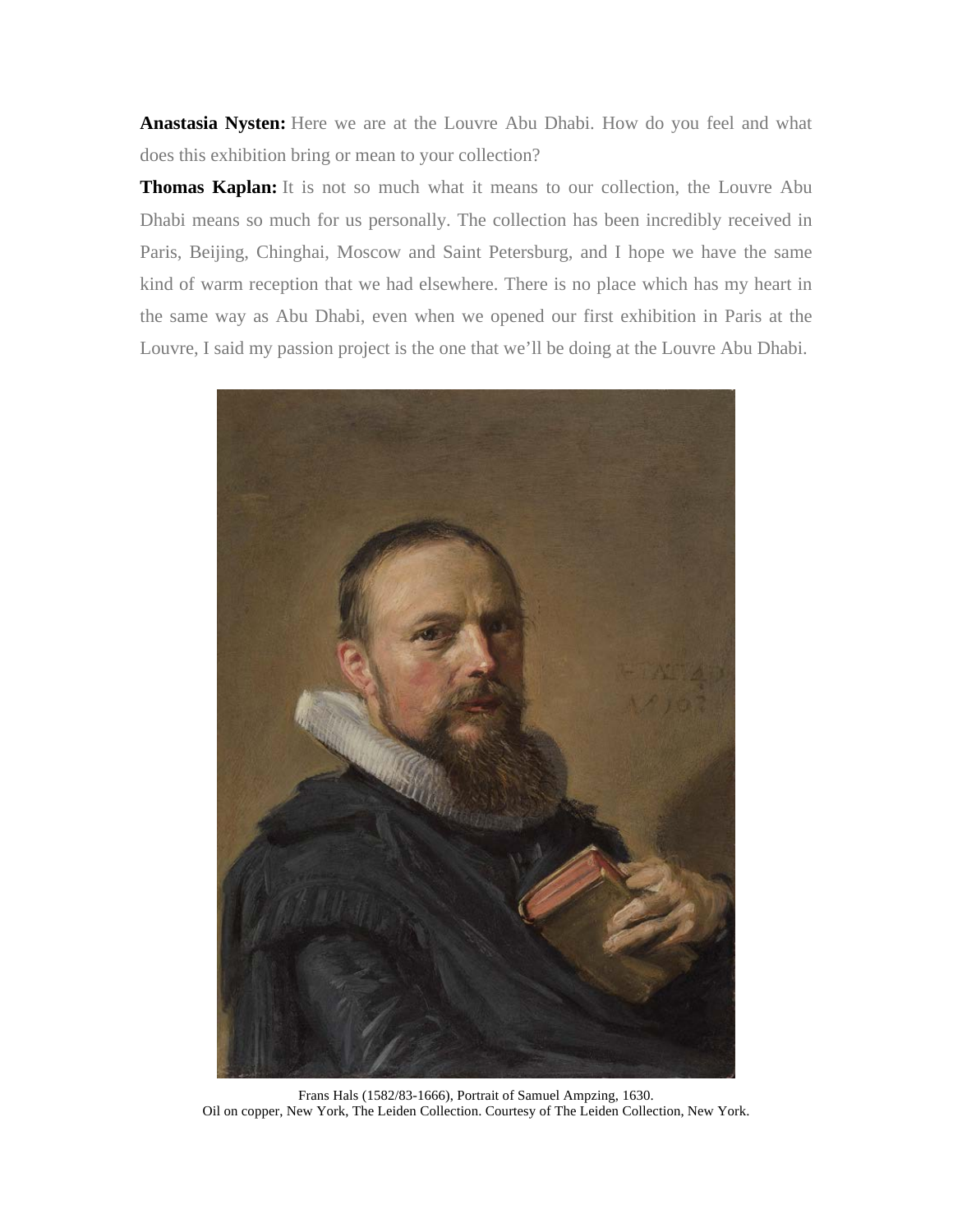**AN:** The way you describe it is just beautiful.

**TK:** Thank you, that's from the heart. I truly do believe that this is the most important cultural initiative of our generation, and to be able to support it by coming here after having shown and reaffirmed in some of the most beautiful museums in the world is something of a triumph. Two years ago, we were looking at 30 paintings, not the 60 or so that we have here. We had 80 in Russia, and people would say you must be so proud. Pride has nothing to do with it, I didn't paint them, if I painted them I would be very proud and that's when I said you know flippantly, it doesn't take a genius to buy Rembrandt, it takes a genius to be Rembrandt. We want people to understand the significance of Rembrandt, to use Rembrandt as a way to build bridges and tear down the walls.



Rembrandt van Rijn, Head of a young man, with clasped hands: Study of the Figure of Christ, ca. 1648-56, ca. 1648– 56, Oil and oak panel, 25.5 x 20.1 cm © Louvre Abu Dhabi / Photo by Seeing Things – Ismail Noor.

AN: Is it art or is it particularly Rembrandt?

**TK:** It's both. I think art in general, beauty, creates an immediate empathy but intellectually to sustain significance and relevance you really need to have added a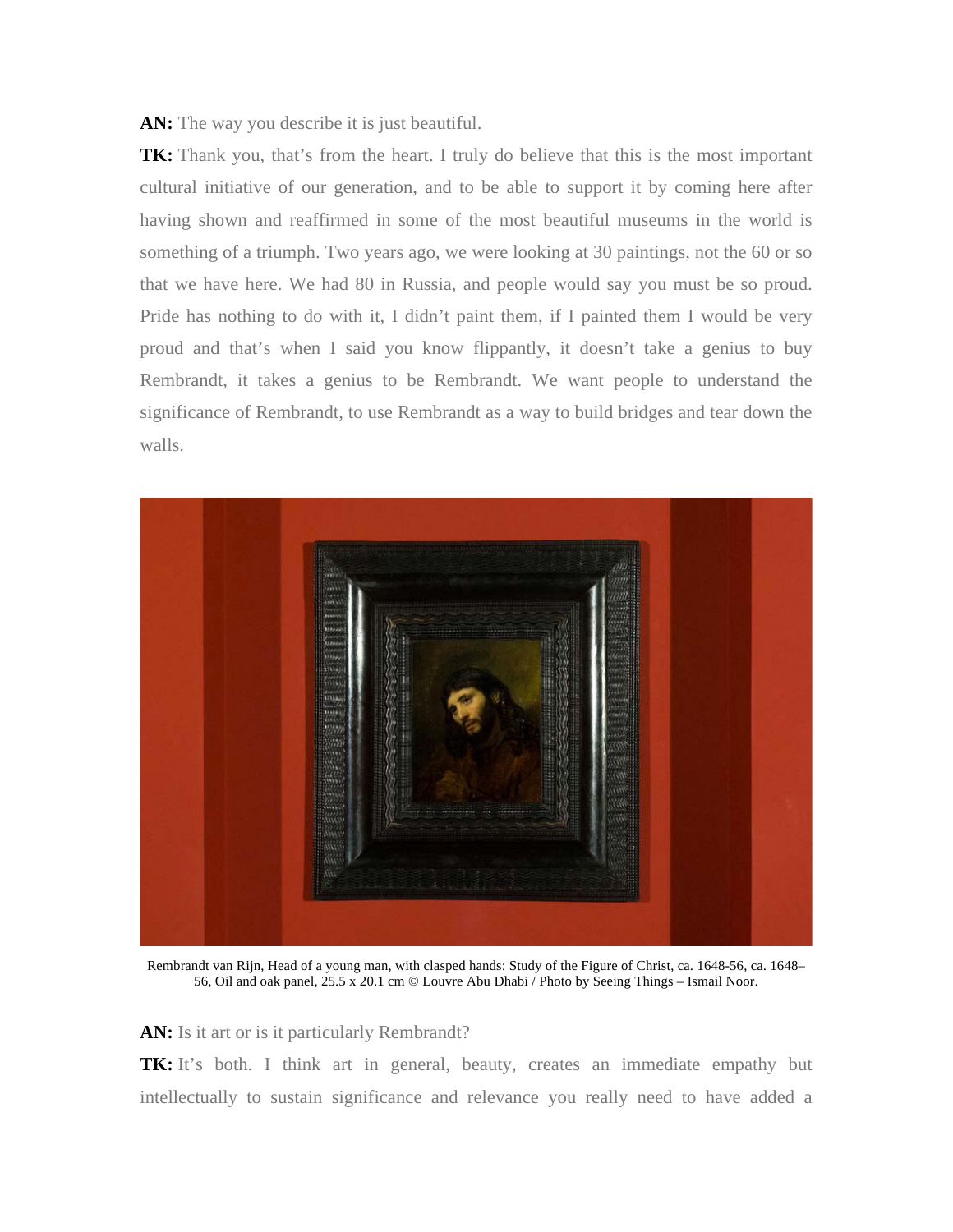dimension on the arc of art history. I think Rembrandt was the most influential painter of all time because he was a revolutionary in his own time. It's not to say that he was deliberately revolutionary, he didn't wear a red beret, but he was just being himself and being accepted. He was a celebrity breaking the rules and he's a contemporary artist. He changed the whole narrative, so it's not just Rembrandt Dutch Golden Age artist, it's Rembrandt by whom [Francisco] Goya was most influenced or [Eugène] Delacroix or Vincent van Gogh, Turner, Picasso, Rodin, Francis Bacon.



Johannes Vermeer (1632-1675), Young Woman Seated at a Virginal, ca. 1670-72, Oil on canvas, New York, The Leiden Collection. Image courtesy of The Leiden Collection, New York.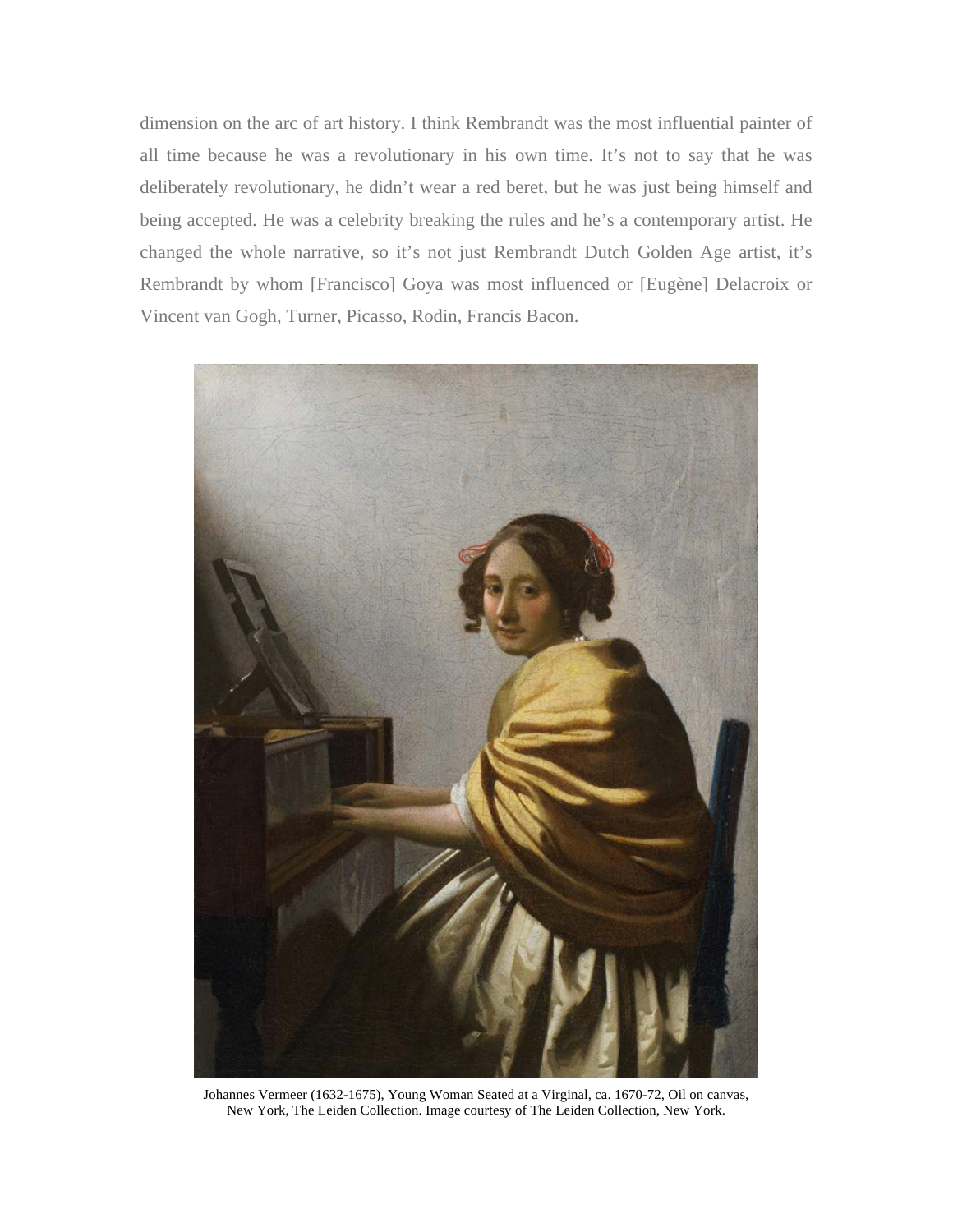When you look at it that way and look at all these artists who were so influential in so many circles, they all one way or the other come back to Rembrandt as being an inspiration, in some cases the key inspiration. Van Gogh and Picasso were obsessed by him. Now, when we started in Paris, obviously France is the home of universal values and they're very partial to me so they indulged that and they embraced it in a way that was astonishing. Then the Chinese embraced it, which is hugely important, for the next 4000 years of Rembrandt relevance, that China accepts Rembrandt as being something that is universal, that there are artists who acknowledged the great influence he had on them. That is huge in terms of posterity.



Jan Lievens (1607-1674), Self-Portrait, ca. 1629-30, Oil on panel. New York, The Leiden Collection. Image courtesy of The Leiden Collection, New York.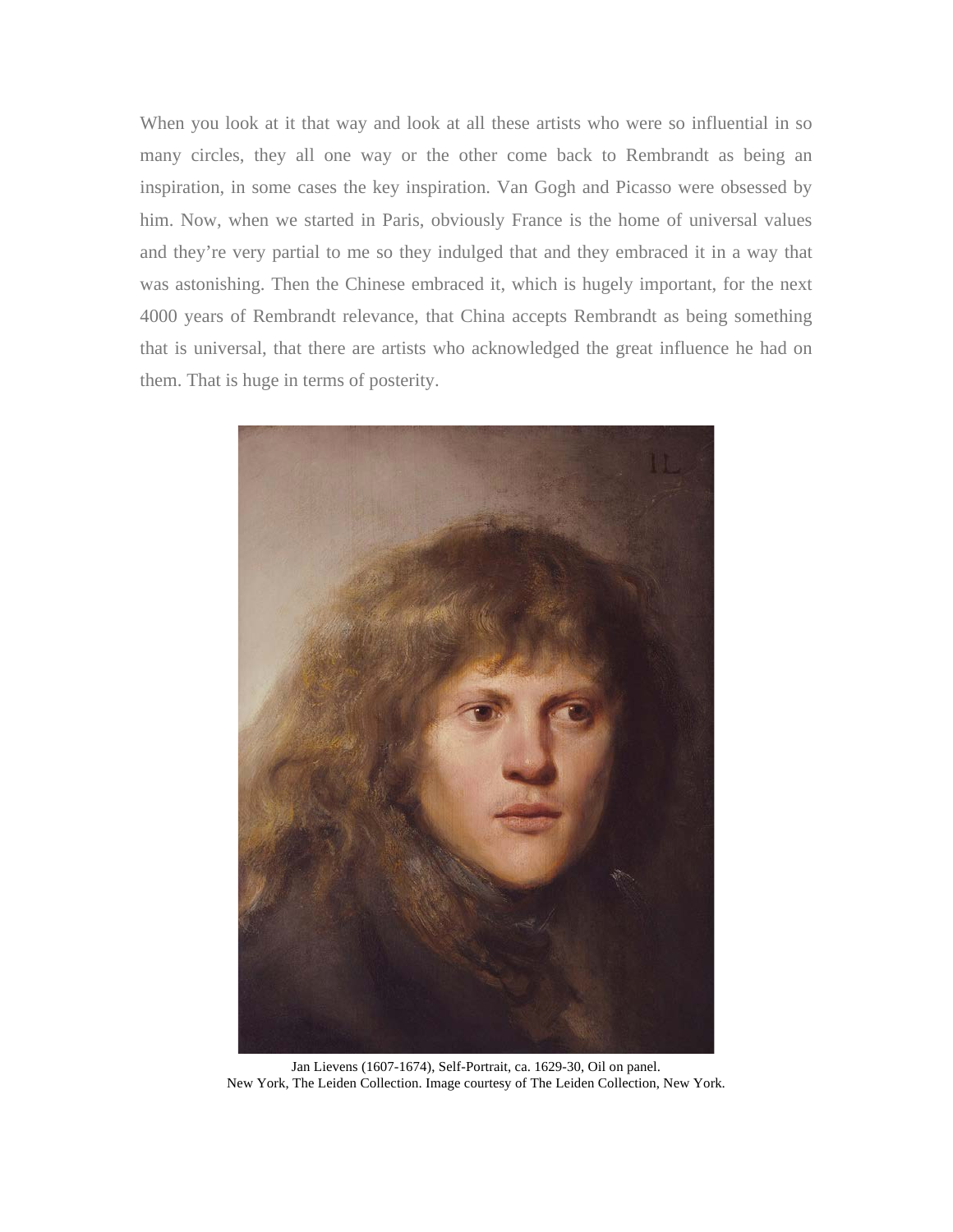AN: You see this as a constant collection that will not be settling anytime soon, your aim for it is to be constantly out there and exhibited.

**TK:** We're going to take a little bit of a rest because the paintings need to relax. If anything, we've pushed the envelope, but you know when you have momentum, you take it and the fact that nothing has been damaged is consequence of the fact that we have a great team and so we haven't had the warrant. But still we owe it to the paintings to give them a rest, two years plus of being on tour is maybe unprecedented. Give it a rest and then we'll start again.



Rembrandt van Rijn (1606-1669), Young Lion Resting, ca. 1638-42. Black chalk, white chalk heightening and grey wash, on brown laid paper, New York, The Leiden Collection. Courtesy of The Leiden Collection, New York.

AN: That's very exciting.

**TK:** A lot. I mean we're invited to go all over the world. We've hit I think the most important places in terms of the first leg where we really wanted to have an impact. I mean it is obviously Western Europe and North America, but a lot of the places where we